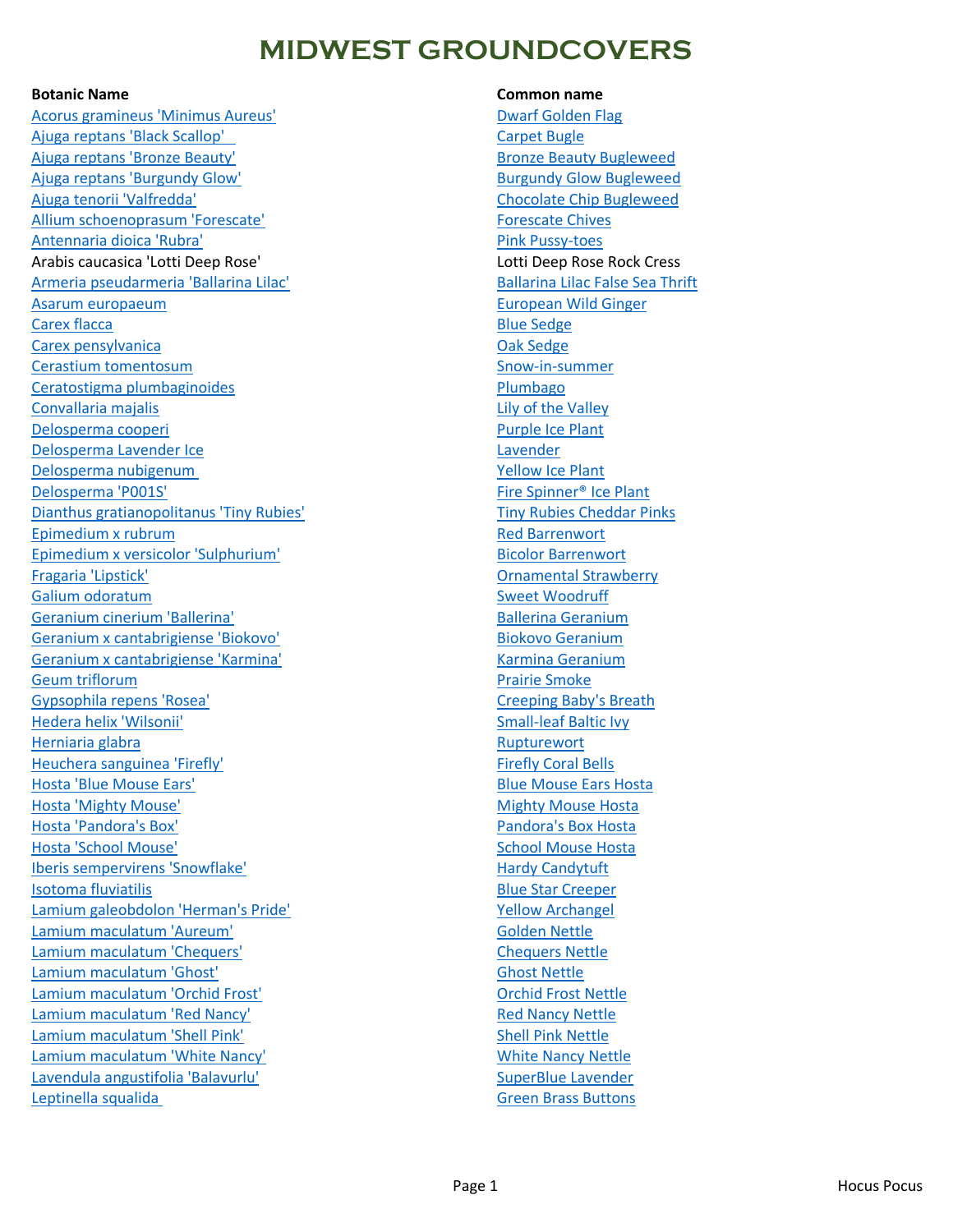## **MIDWEST GROUNDCOVERS**

[Leptinella squalida 'Platt's Black'](https://www.midwestgroundcovers.com/plant/brass-buttons/) [Platt's Black Brass Buttons](https://www.midwestgroundcovers.com/plant/brass-buttons/) [Liriope muscari 'Variegata'](https://www.midwestgroundcovers.com/plant/variegated-lilyturf/) [Variegated Lilyturf](https://www.midwestgroundcovers.com/plant/variegated-lilyturf/) [Liriope spicata](https://www.midwestgroundcovers.com/plant/creeping-lilyturf/) [Creeping Lilyturf](https://www.midwestgroundcovers.com/plant/creeping-lilyturf/) [Lysimachia nummularia 'Aurea'](https://www.midwestgroundcovers.com/plant/golden-moneywort/) Channel Cold Moneywort **[Mazus reptans](https://www.midwestgroundcovers.com/plant/creeping-mazus/) [Creeping Mazus](https://www.midwestgroundcovers.com/plant/creeping-mazus/)** Creeping Mazus [Mazus reptans 'Alba'](https://www.midwestgroundcovers.com/plant/white-creeping-mazus/) [White Creeping Mazus](https://www.midwestgroundcovers.com/plant/white-creeping-mazus/) [Ophiopogon planiscapus 'Niger'](https://www.midwestgroundcovers.com/plant/black-mondo-grass/) [Black Mondo Grass](https://www.midwestgroundcovers.com/plant/black-mondo-grass/) [Origanum vulgare 'Aureum'](https://www.midwestgroundcovers.com/plant/golden-oregano/) [Golden Oregano](https://www.midwestgroundcovers.com/plant/golden-oregano/) [Pachysandra terminalis 'Green Carpet'](https://www.midwestgroundcovers.com/plant/japanese-spurge/) [Green Carpet Japanese Spurge](https://www.midwestgroundcovers.com/plant/japanese-spurge/) [Pachysandra terminalis 'Variegata'](https://www.midwestgroundcovers.com/plant/variegated-spurge/) [Variegated Spurge](https://www.midwestgroundcovers.com/plant/variegated-spurge/) [Phlox subulata 'Emerald Blue'](https://www.midwestgroundcovers.com/plant/emerald-blue-creeping-phlox/) [Emerald Blue Creeping Phlox](https://www.midwestgroundcovers.com/plant/emerald-blue-creeping-phlox/) [Phlox subulata 'Emerald Pink'](https://www.midwestgroundcovers.com/plant/emerald-pink-creeping-phlox/) [Emerald Pink Creeping Phlox](https://www.midwestgroundcovers.com/plant/emerald-pink-creeping-phlox/) [Phlox subulata 'Purple Beauty'](https://www.midwestgroundcovers.com/plant/purple-beauty-creeping-phlox/) and the extendion of the [Purple Beauty Creeping Phlox](https://www.midwestgroundcovers.com/plant/purple-beauty-creeping-phlox/) [Phlox subulata 'Snowflake](https://www.midwestgroundcovers.com/plant/snowflake-creeping-phlox/) Snowflake [Snowflake Creeping Phlox](https://www.midwestgroundcovers.com/plant/snowflake-creeping-phlox/) [Phlox subulata 'Strawberries and Cream'](https://www.midwestgroundcovers.com/plant/hybrid-moss-phlox/) [Hybrid Moss Phlox](https://www.midwestgroundcovers.com/plant/hybrid-moss-phlox/) [Potentilla neumanniana 'Nana'](https://www.midwestgroundcovers.com/plant/alpine-cinquefoil/) [Alpine Cinquefoil](https://www.midwestgroundcovers.com/plant/alpine-cinquefoil/) [Sagina subulata](https://www.midwestgroundcovers.com/plant/irish-moss/) **[Irish Moss](https://www.midwestgroundcovers.com/plant/irish-moss/)** [Sagina subulata 'Aurea'](https://www.midwestgroundcovers.com/plant/scotch-moss/) [Scotch Moss](https://www.midwestgroundcovers.com/plant/scotch-moss/) Saponaria ocymoides **Rock soapwort** [Sedum album 'Coral Carpet'](https://www.midwestgroundcovers.com/plant/coral-carpet-stonecrop/) Coral Carpetic [Coral Carpet Stonecrop](https://www.midwestgroundcovers.com/plant/coral-carpet-stonecrop/) [Sedum album 'Green Ice'](https://www.midwestgroundcovers.com/plant/green-ice-stonecrop/) [Green Ice Stonecrop](https://www.midwestgroundcovers.com/plant/green-ice-stonecrop/) [Sedum floriferum 'Bailey's Gold'](https://www.midwestgroundcovers.com/plant/orange-stonecrop/) Change Stonecrop [Sedum kamtschaticum Russian Stonecrop](https://www.midwestgroundcovers.com/plant/russian-stonecrop/) Sedum Mix - S. rupestre 'Angelina', S. spurium 'Fuldaglut', S. kamtscl Mixed Stonecrop [Sedum reflexum](https://www.midwestgroundcovers.com/plant/blue-spruce-stonecrop/) and the stonecrop of the Sedum reflexum and the Sedum [Blue Spruce Stonecrop](https://www.midwestgroundcovers.com/plant/blue-spruce-stonecrop/) [Sedum rupestre 'Angelina'](https://www.midwestgroundcovers.com/plant/crooked-yellow-stonecrop/) [Crooked Yellow Stonecrop](https://www.midwestgroundcovers.com/plant/crooked-yellow-stonecrop/) [Sedum sexangulare](https://www.midwestgroundcovers.com/plant/six-sided-stonecrop/) Sedum sexangulare [Six-sided Stonecrop](https://www.midwestgroundcovers.com/plant/six-sided-stonecrop/) [Sedum spurium 'Dragon's Blood'](https://www.midwestgroundcovers.com/plant/dragons-blood-stonecrop/) [Dragon's Blood Stonecrop](https://www.midwestgroundcovers.com/plant/dragons-blood-stonecrop/) [Sedum spurium 'John Creech'](https://www.midwestgroundcovers.com/plant/john-creech-stonecrop/) [John Creech Stonecrop](https://www.midwestgroundcovers.com/plant/john-creech-stonecrop/) [Sedum 'Vera Jameson'](https://www.midwestgroundcovers.com/plant/vera-jameson-stonecrop/) [Vera Jameson Stonecrop](https://www.midwestgroundcovers.com/plant/vera-jameson-stonecrop/) [Sempervivum 'Black'](https://www.midwestgroundcovers.com/plant/hens-and-chicks-2/) and Chicks and Chicks and Chicks and Chicks and Chicks and Chicks and Chicks and Chicks and Chicks and Chicks and Chicks and Chicks and Chicks and Chicks and Chicks and Chicks and Chicks and Chicks and [Sempervivum 'Green Wheel'](https://www.midwestgroundcovers.com/plant/hens-and-chicks-5/) [Green Wheel Hens and Chicks](https://www.midwestgroundcovers.com/plant/hens-and-chicks-5/) [Sempervivum 'Oddity'](https://www.midwestgroundcovers.com/plant/hens-and-chicks-3/) [Oddity Hens and Chicks](https://www.midwestgroundcovers.com/plant/hens-and-chicks-3/) [Sempervivum 'Rocknoll Rosette'](https://www.midwestgroundcovers.com/plant/hens-and-chicks-4/) [Rocknoll Rosette Hens and Chicks](https://www.midwestgroundcovers.com/plant/hens-and-chicks-4/) [Sesleria 'Greenlee Hybrid' Greenlee's Moor Grass](https://www.midwestgroundcovers.com/plant/greenlees-moor-grass/) [Stachys byzantina 'Silver Carpet'](https://www.midwestgroundcovers.com/plant/lambs-ear/) [Lamb's Ear](https://www.midwestgroundcovers.com/plant/lambs-ear/) Lamb's Ear Lamb's Ear Lamb's Ear Lamb's Ear **[Stachys minima](https://www.midwestgroundcovers.com/plant/dwarf-betony/)** [Dwarf Betony](https://www.midwestgroundcovers.com/plant/dwarf-betony/) [Thymus 'Doone Valley'](https://www.midwestgroundcovers.com/plant/creeping-thyme-4/) Thyme [Creeping Thyme](https://www.midwestgroundcovers.com/plant/creeping-thyme-4/) [Thymus praeacox 'Purple Carpet'](https://www.midwestgroundcovers.com/plant/creeping-thyme-2/) [Creeping Thyme](https://www.midwestgroundcovers.com/plant/creeping-thyme-2/) [Thymus praecox 'Coccineus'](https://www.midwestgroundcovers.com/plant/creeping-thyme-5/) Care Communication of the [Creeping Thyme](https://www.midwestgroundcovers.com/plant/creeping-thyme-5/) [Thymus praecox 'Pink Chintz'](https://www.midwestgroundcovers.com/plant/creeping-thyme/) [Creeping Thyme](https://www.midwestgroundcovers.com/plant/creeping-thyme/) [Thymus pseudolanuginosus](https://www.midwestgroundcovers.com/plant/woolly-thyme/) [Woolly Thyme](https://www.midwestgroundcovers.com/plant/woolly-thyme/) [Thymus serpyllum 'Elfin'](https://www.midwestgroundcovers.com/plant/creeping-thyme-3/) [Creeping Thyme](https://www.midwestgroundcovers.com/plant/creeping-thyme-3/) [Veronica 'Blue Sprite'](https://www.midwestgroundcovers.com/plant/speedwell/) [Blue Sprite Speedwell](https://www.midwestgroundcovers.com/plant/speedwell/) [Vinca minor 'Alba'](https://www.midwestgroundcovers.com/plant/white-periwinkle/) [White Periwinkle](https://www.midwestgroundcovers.com/plant/white-periwinkle/) [Vinca minor 'Atropurpurea'](https://www.midwestgroundcovers.com/plant/purple-periwinkle/) [Purple Periwinkle](https://www.midwestgroundcovers.com/plant/purple-periwinkle/) [Vinca minor 'Blue and Gold'](https://www.midwestgroundcovers.com/plant/variegated-periwinkle/) [Variegated Periwinkle](https://www.midwestgroundcovers.com/plant/variegated-periwinkle/) [Vinca minor 'Dart's Blue'](https://www.midwestgroundcovers.com/plant/darts-blue-periwinkle/) [Dart's Blue Periwinkle](https://www.midwestgroundcovers.com/plant/darts-blue-periwinkle/) [Vinca minor 'Ralph Shugert'](https://www.midwestgroundcovers.com/plant/variegated-periwinkle-2/) Vinca minor 'Ralph Shugert' [Variegated Periwinkle](https://www.midwestgroundcovers.com/plant/variegated-periwinkle-2/)

### **Botanic Name Common name**